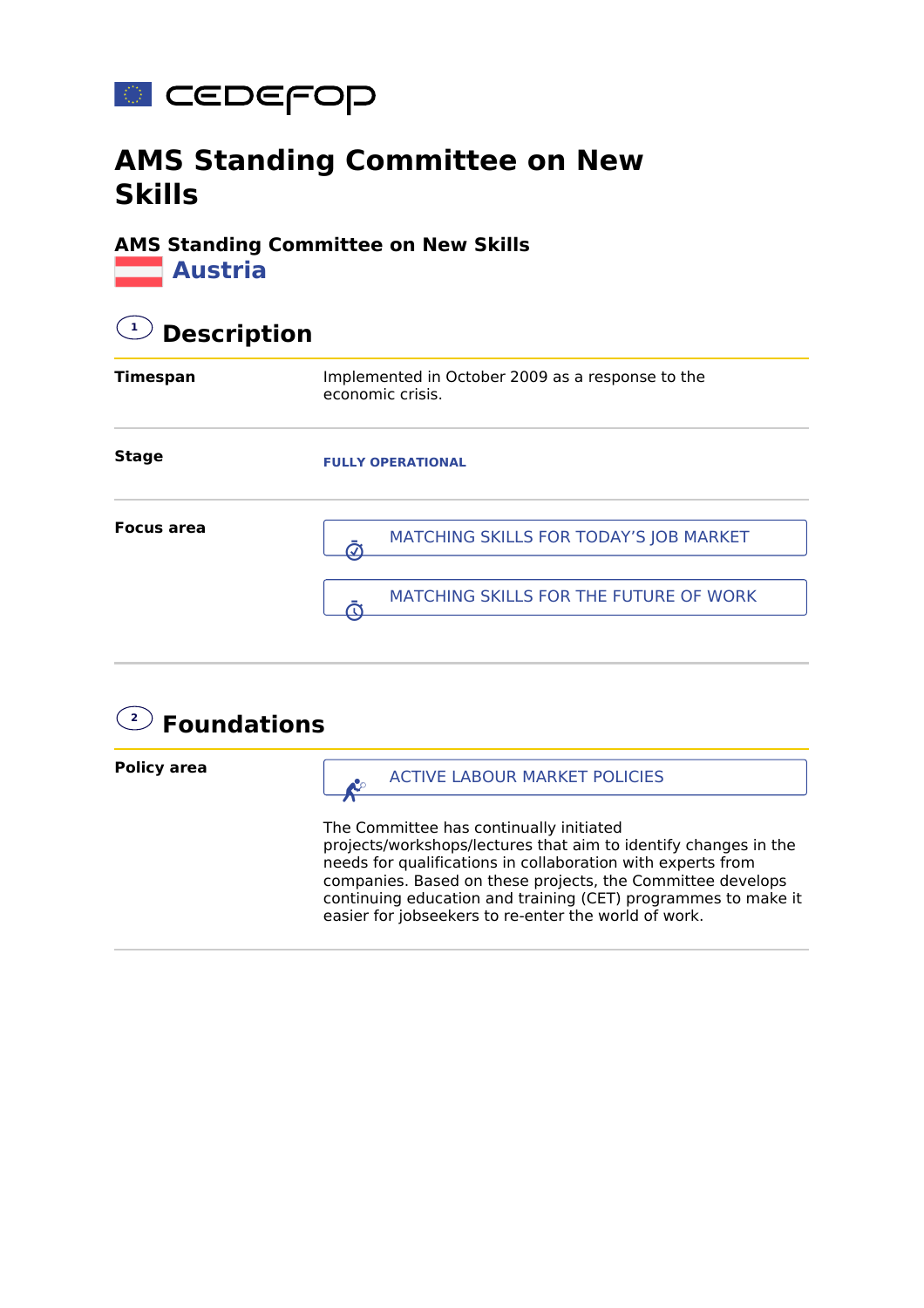| <b>Policy goal</b>          | Identifying changes in the needs for qualifications/new<br>skills. To design training measures for the unemployed<br>and to guide (further) training in companies and in<br>specific occupations, based on input working groups<br>(PES and companies representatives). Working groups<br>are created for specific sectors, made up of sectoral<br>clusters of business representatives (e.g. in<br>construction and building, business administration,<br>chemicals and plastics, electrical<br>engineering/electronics/ telecommunications, energy<br>and environmental engineering, commerce,<br>machinery/motor vehicles/metal, tourism, and health).<br>These groups then formulate a list of current and<br>future sector-specific requirements for employees and<br>jobseekers in their sectors. The outcomes are used by<br>AMS for the design of training measures for the<br>unemployed and are also meant to guide (further)<br>training in companies and in specific occupations. |
|-----------------------------|-----------------------------------------------------------------------------------------------------------------------------------------------------------------------------------------------------------------------------------------------------------------------------------------------------------------------------------------------------------------------------------------------------------------------------------------------------------------------------------------------------------------------------------------------------------------------------------------------------------------------------------------------------------------------------------------------------------------------------------------------------------------------------------------------------------------------------------------------------------------------------------------------------------------------------------------------------------------------------------------------|
| <b>Mismatch</b>             | <b>EXPLICITLY DESIGNED TO ADDRESS SKILL MISMATCH</b>                                                                                                                                                                                                                                                                                                                                                                                                                                                                                                                                                                                                                                                                                                                                                                                                                                                                                                                                          |
|                             | PES, employers and other sector experts cooperate to identify<br>skills needs.                                                                                                                                                                                                                                                                                                                                                                                                                                                                                                                                                                                                                                                                                                                                                                                                                                                                                                                |
| Aim of policy<br>instrument | UPSKILL AND MATCH SKILLS OF UNEMPLOYED                                                                                                                                                                                                                                                                                                                                                                                                                                                                                                                                                                                                                                                                                                                                                                                                                                                                                                                                                        |
|                             | <b>ADDRESS SKILL SHORTAGES</b><br>$\bigodot$                                                                                                                                                                                                                                                                                                                                                                                                                                                                                                                                                                                                                                                                                                                                                                                                                                                                                                                                                  |
|                             | <b>UPSKILL EMPLOYED ADULTS</b>                                                                                                                                                                                                                                                                                                                                                                                                                                                                                                                                                                                                                                                                                                                                                                                                                                                                                                                                                                |
|                             | <b>FACILITATE JOB/CAREER TRANSITIONS</b>                                                                                                                                                                                                                                                                                                                                                                                                                                                                                                                                                                                                                                                                                                                                                                                                                                                                                                                                                      |
|                             | <b>OTHER</b>                                                                                                                                                                                                                                                                                                                                                                                                                                                                                                                                                                                                                                                                                                                                                                                                                                                                                                                                                                                  |
|                             | Stakeholder cooperation to identify skills needs.                                                                                                                                                                                                                                                                                                                                                                                                                                                                                                                                                                                                                                                                                                                                                                                                                                                                                                                                             |
| <b>Legal basis</b>          | <b>OTHER</b>                                                                                                                                                                                                                                                                                                                                                                                                                                                                                                                                                                                                                                                                                                                                                                                                                                                                                                                                                                                  |
| <b>Administrative level</b> | <b>NATIONAL</b>                                                                                                                                                                                                                                                                                                                                                                                                                                                                                                                                                                                                                                                                                                                                                                                                                                                                                                                                                                               |
| <b>Main responsible</b>     | <b>PES</b>                                                                                                                                                                                                                                                                                                                                                                                                                                                                                                                                                                                                                                                                                                                                                                                                                                                                                                                                                                                    |

**body**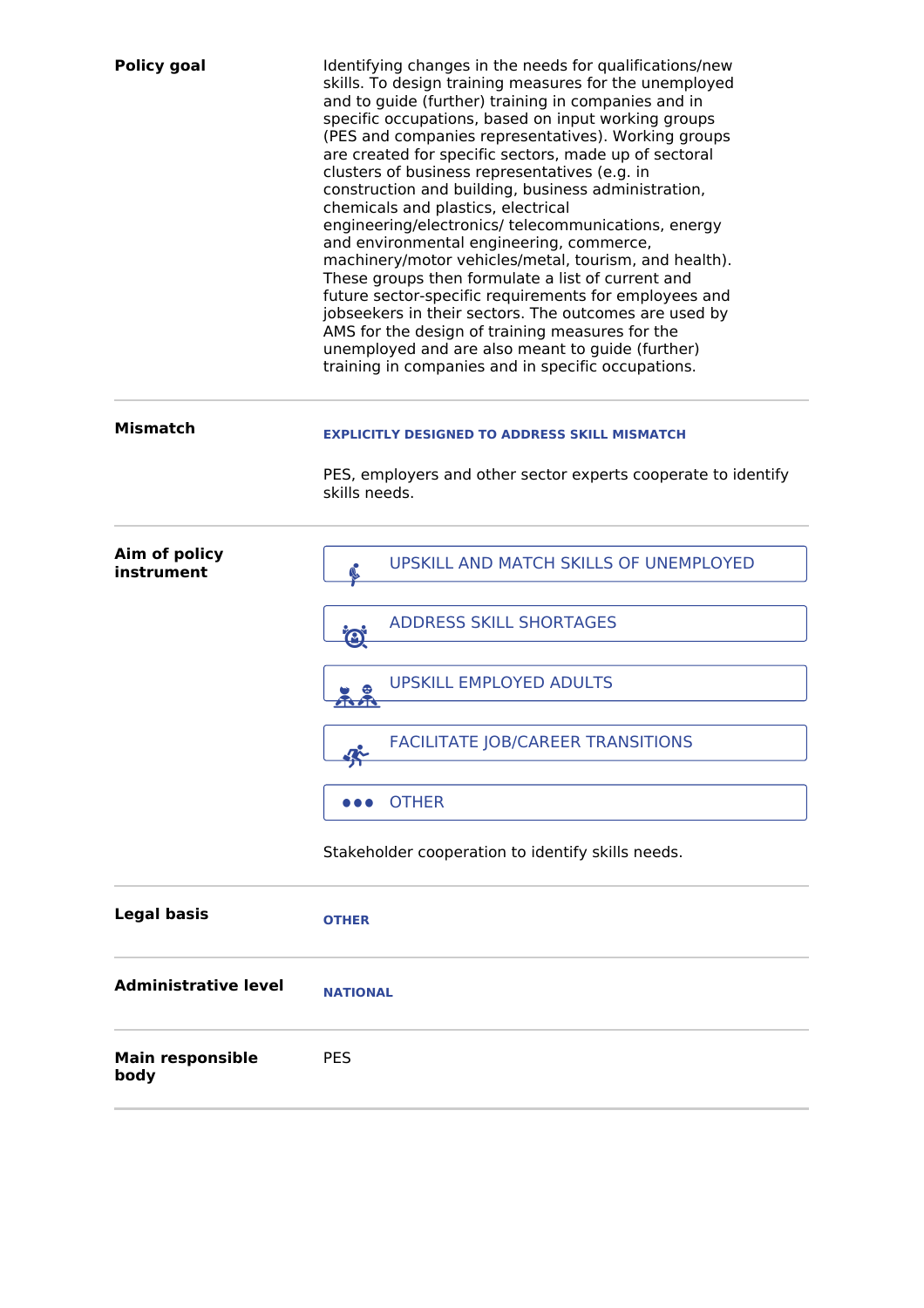| <b>Stakeholders</b>              | <b>TRAINING PROVIDERS (PUBLIC/PRIVATE)</b><br><b>EMPLOYER FEDERATIONS</b>                                                                                                                                                                                                                                                                                                                                                                                                                                    |  |
|----------------------------------|--------------------------------------------------------------------------------------------------------------------------------------------------------------------------------------------------------------------------------------------------------------------------------------------------------------------------------------------------------------------------------------------------------------------------------------------------------------------------------------------------------------|--|
|                                  |                                                                                                                                                                                                                                                                                                                                                                                                                                                                                                              |  |
|                                  | <b>OTHER</b><br>The Standing Committee is meant to prepare employed and                                                                                                                                                                                                                                                                                                                                                                                                                                      |  |
|                                  | jobseekers for future changes and challenges in the labour<br>market via active labour market policies, especially in times of<br>under-utilisation of economic capacities.<br>Stakeholders (in the educational system as well as in the labour<br>market, e.g. PES, employers, employees) are responsible for<br>putting the knowledge into practice. For example, active labour<br>market programmes calls for tenders of the Austrian PES are<br>often based on input provided by the Standing Committee. |  |
| <b>Funding</b>                   | No information is publicly available                                                                                                                                                                                                                                                                                                                                                                                                                                                                         |  |
| <b>Intended</b><br>beneficiaries | Companies intend to profit from the know-how<br>acquired by the committee. Also, insights of the<br>committee are relevant for jobseeker as well as<br>employees and apprentices in the sectors (clusters)<br>relevant for the Standing Committee that want to<br>acquire new skills to gain better employment<br>opportunities.                                                                                                                                                                             |  |





commerce, machinery/motor vehicles/metal, tourism, and health). These groups then formulate a list of current and future sector-specific requirements for employees and jobseekers in their sectors. The outcomes are used by AMS for the design of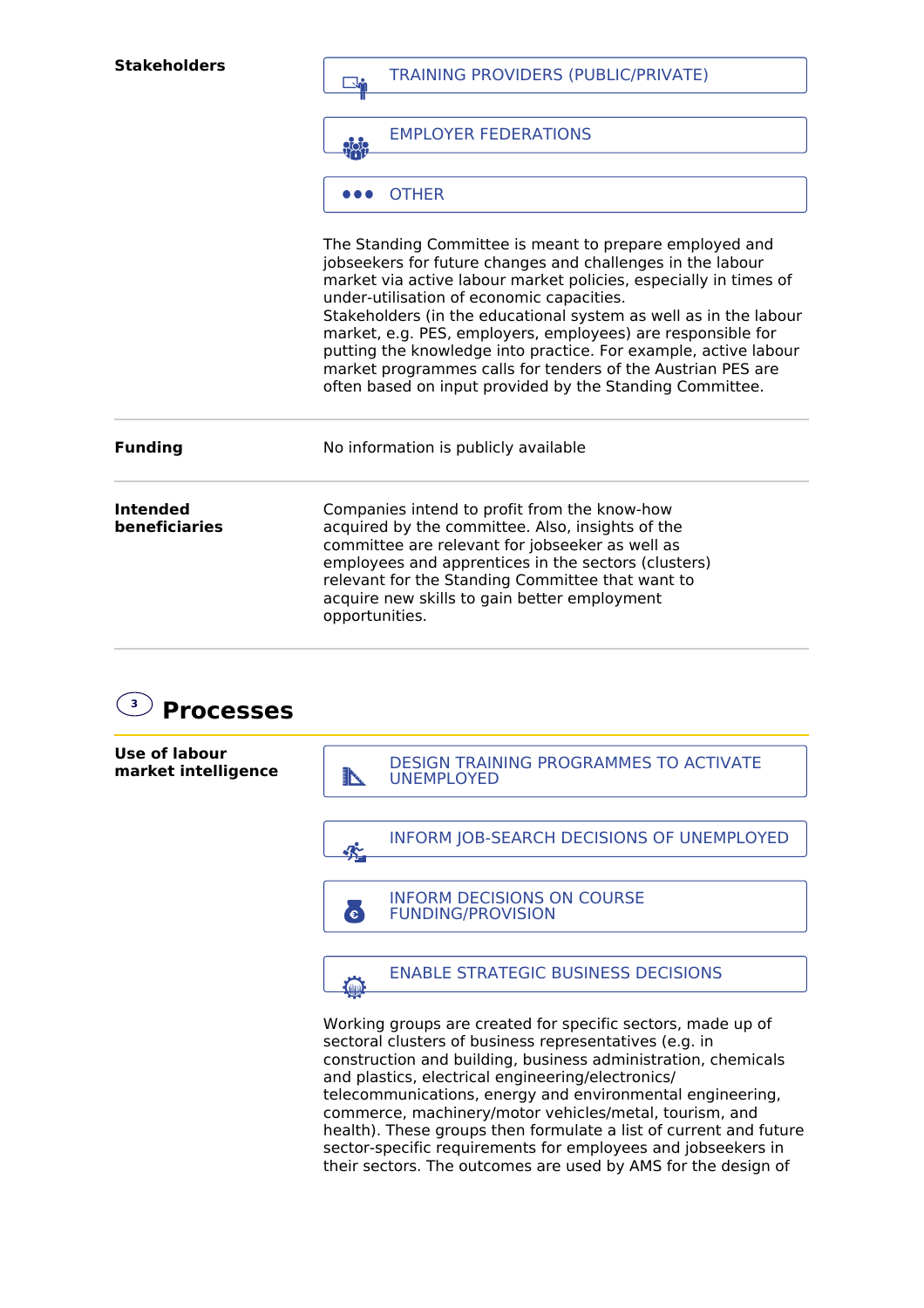training measures for the unemployed and are also meant to guide (further) training in companies and in specific occupations.

| <b>Financial schemes</b>       | <b>None</b>                                                                                                                                                                                                                                                  |
|--------------------------------|--------------------------------------------------------------------------------------------------------------------------------------------------------------------------------------------------------------------------------------------------------------|
| <b>Frequency of</b><br>updates | Several publications per year between 2010 and 2014.                                                                                                                                                                                                         |
| <b>Development</b>             | The number of clusters that the instrument focuses on<br>were expanded. E.g. in autumn 2010, clusters like<br>"electrical engineering/electronics,<br>telecommunication", "health and care", or "energy and<br>environmental technologies" were implemented. |
| <b>Barriers</b>                | The main barrier is the translation of insights into<br>practice.                                                                                                                                                                                            |
| <b>Success factors</b>         | The structural change in the labour market (e.g.<br>digitisation) increase the probability that insights are<br>effectively put into practice by stakeholders.                                                                                               |
| <b>Monitoring</b>              | Attendance at the events could be seen as a indicator<br>for progress or success of the instrument, however no<br>information is publicly available if attendance is<br>actually measured.                                                                   |
| <b>Innovativeness</b>          | <b>SLIGHTLY INNOVATIVE</b>                                                                                                                                                                                                                                   |
|                                | Slightly innovative as know-how of experts with (practical)<br>experience in certain promising fields is used as input to<br>improve the educational system.                                                                                                 |

## **4 Sustainability**

| Evidence of<br>effectiveness | There is no evaluation or assessment of the<br>effectiveness. The measure focuses strongly on<br>gathering company experts' views. At an early stage,<br>other experts/institutions were included. The measure<br>might gain in effectiveness if researchers were<br>included in the process to comment on the views of<br>company experts. |
|------------------------------|---------------------------------------------------------------------------------------------------------------------------------------------------------------------------------------------------------------------------------------------------------------------------------------------------------------------------------------------|
| <b>Engagement of</b>         | Workshops are carried out regularly. They enable                                                                                                                                                                                                                                                                                            |
| <b>stakeholders</b>          | continuous engagement of stakeholders.                                                                                                                                                                                                                                                                                                      |